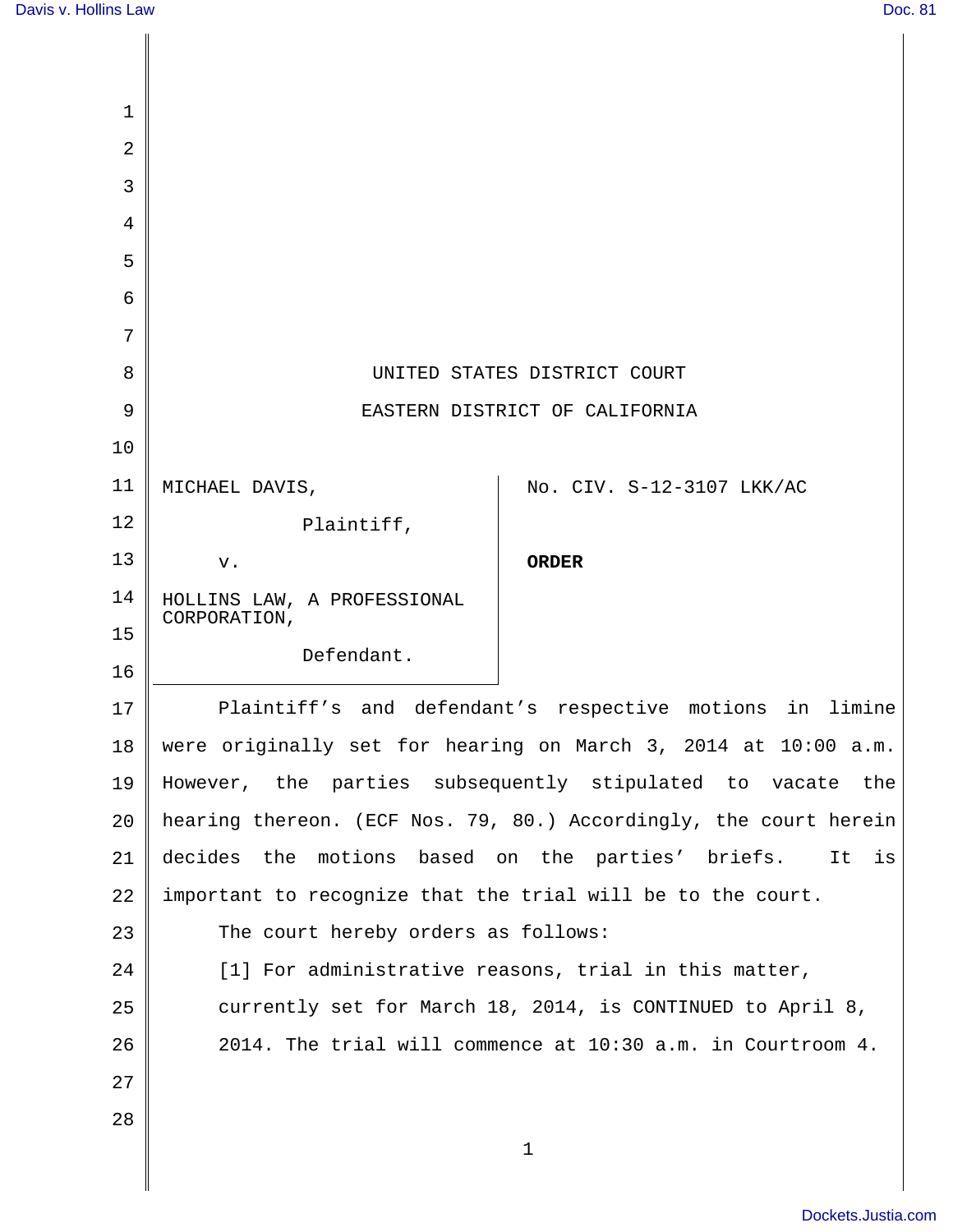1 2 3 4 5 6 7 8 9 10 11 12 13 14 15 16 17 18 19 20 21 22 23 24 25 26 27 [2] Plaintiff's motion in limine #1, "To exclude Defendant, its witnesses, and its attorneys from mentioning within the hearing of the jury, including in jury instructions, the availability of an award of attorneys' fees should Plaintiff prevail," is DENIED. [3] Plaintiff's motion in limine #2, "To exclude Defendant from asking questions and making any reference to Plaintiff's character, including Plaintiff's other debt," is GRANTED, except that defendant is permitted to inquire into, and introduce evidence regarding, the amount of Plaintiff's other debt and the purposes for which it was incurred. [4] Defendant's motion in limine #1, "To exclude Plaintiff's deposition testimony during Plaintiff's case-in-chief," is GRANTED. [5] Defendant's motion in limine #2, "To exclude any transcription of the voicemail message allegedly left by defendant Hollins Law," is DENIED. [6] Defendant's motion in limine #3, "To exclude any recording of the voicemail message allegedly left by defendant Hollins Law," is DENIED. [7] Defendant's motion in limine #4, "To exclude Plaintiff's wife Margaret Davis from testifying as a witness for

2

Plaintiff," is GRANTED.

28